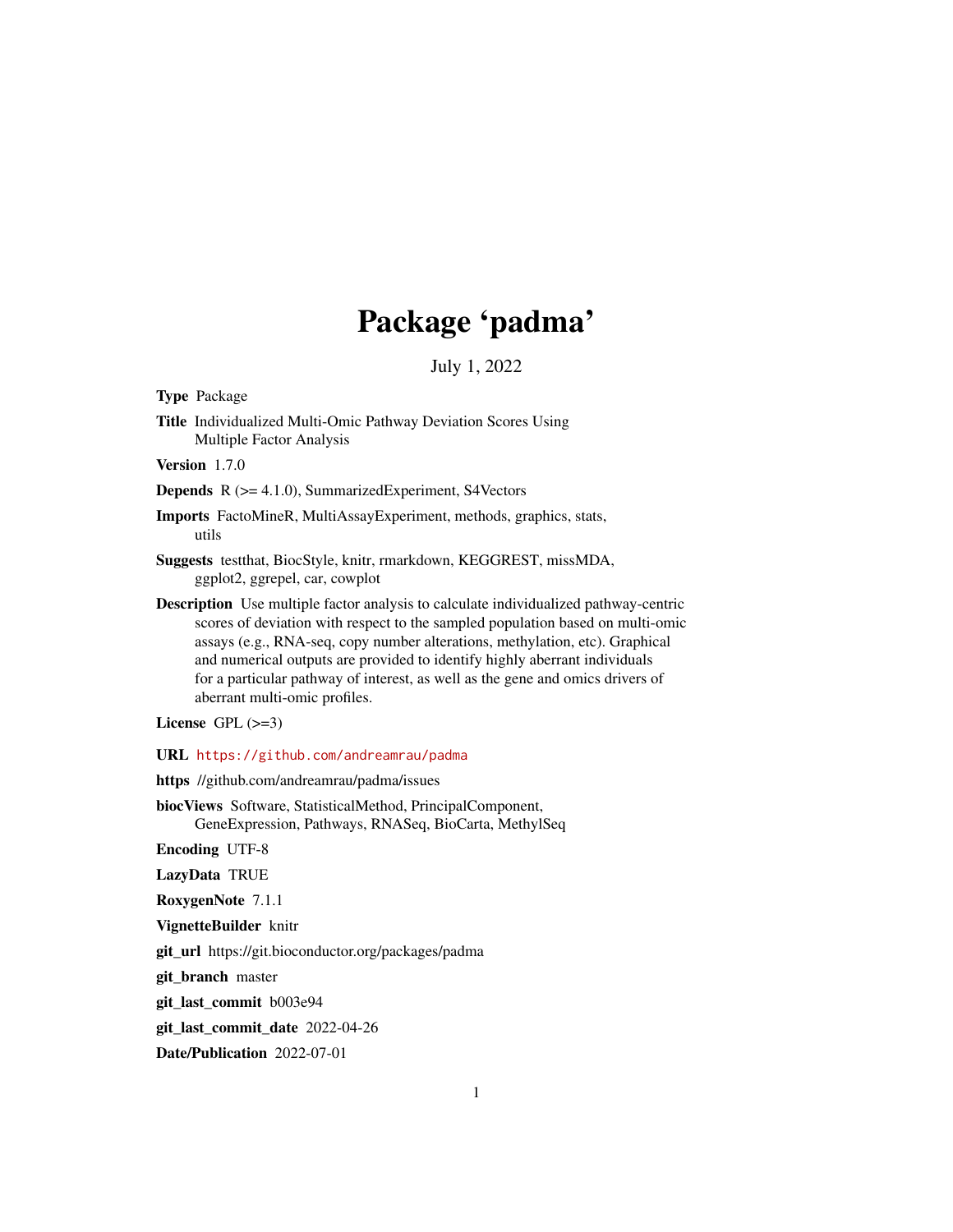### <span id="page-1-0"></span>2 factorMap

```
Author Andrea Rau [cre, aut] (<https://orcid.org/0000-0001-6469-488X>),
     Regina Manansala [aut],
     Florence Jaffrézic [ctb],
     Denis Laloë [aut],
     Paul Auer [aut]
```
Maintainer Andrea Rau <andrea.rau@inrae.fr>

### R topics documented:

| Index |  |
|-------|--|

factorMap *Plot an MFA factor map for individuals or partial factor map based on padma analysis*

#### Description

Produce an MFA factor map for individuals, or MFA partial factor map for a given individual, for a pair of dimensions provided by the user.

#### Usage

```
factorMap(
  padma_obj,
 partial_id = NULL,
  dim_x = 1,
  dim_y = 2,
 plot_ellipse = TRUE,
 ggplot = TRUE,
  repel_labels = ifelse(ggplot == TRUE, TRUE, FALSE)
\mathcal{E}
```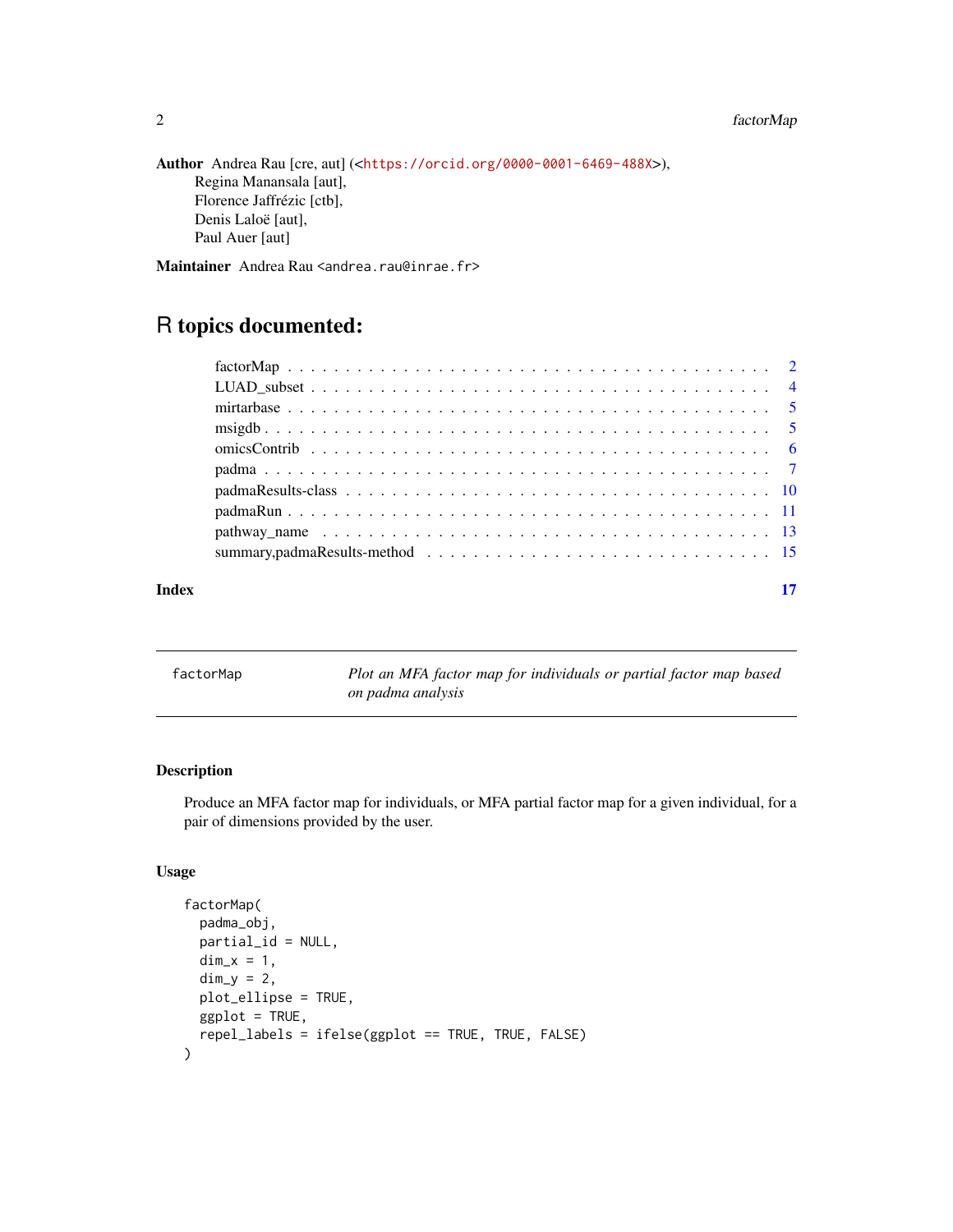#### factorMap 3

#### **Arguments**

| padma_obj    | Output from running the padma function (with 'full_results = TRUE')  |
|--------------|----------------------------------------------------------------------|
| partial_id   | Index or sample name to be plotted for a partial factor map.         |
| $dim_x$      | Dimension number of the MFA to be plotted on the x-axis.             |
| $dim_y$      | Dimension number of the MFA to be plotted on the y-axis.             |
| plot_ellipse | If TRUE, superimpose a normal confidence ellipsis on the factor map. |
| ggplot       | If TRUE, use ggplot2 for plotting                                    |
| repel_labels | If TRUE, use ggrepel to repel sample labels from each other          |

#### Value

Plot, or factor map of class ggplot if ggplot2 = TRUE.

```
LUAD_subset <- padma::LUAD_subset
## Create MultiAssayExperiment object with LUAD data
omics_data <-
  list(rnaseq = as.matrix(LUAD_subset$rnaseq),
       methyl = as.matrix(LUAD_subset$methyl),
       mirna = as.matrix(LUAD_subset$mirna),
      cna = as.matrix(LUAD_subset$cna))
pheno_data <-
  data.frame(LUAD_subset$clinical,
             row.names = LUAD_subset$clinical$bcr_patient_barcode)
mae <-
  suppressMessages(
   MultiAssayExperiment::MultiAssayExperiment(
      experiments = omics_data, colData = pheno_data))
## Run padma
run_padma <-
  padma(mae, gene_map = padma::mirtarbase,
        pathway_name = "c2_cp_BIOCARTA_D4GDI_PATHWAY", verbose = FALSE)
summary(run_padma)
## padma plots
## Not run:
factorMap(run_padma, \dim_x = 1, \dim_y = 2)
factorMap(run_padma, dim_x = 1, dim_y = 2,
           partial_id = "TCGA-78-7536")omicsContrib(run_padma, max_dim = 10)
## End(Not run)
```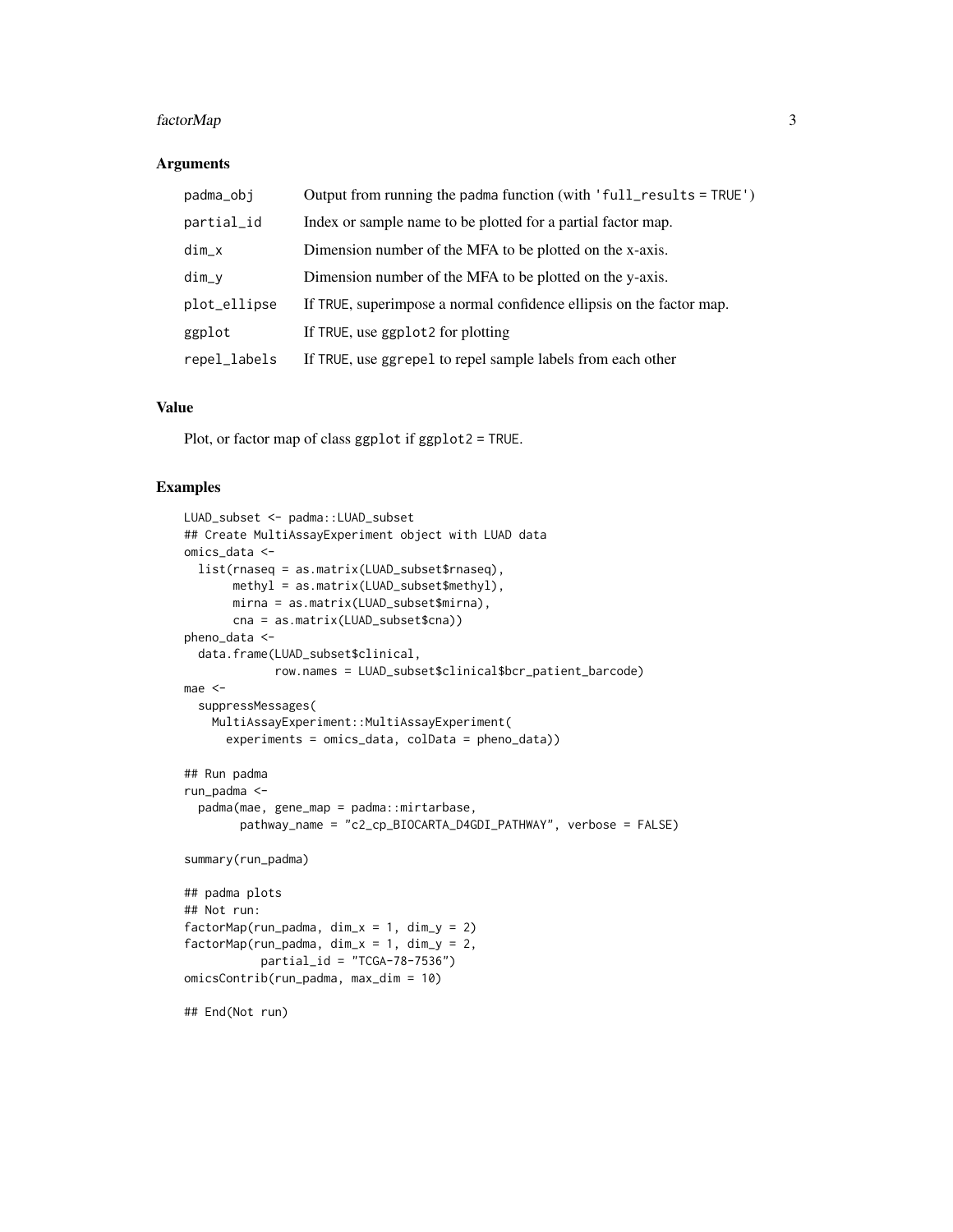<span id="page-3-0"></span>

#### Description

List of multi-omic (RNA-seq, copy number alterations, methylation, and miRNA-seq) and phenotypic data in 144 individuals in the TCGA-LUAD data for the 13 genes in the D4-GDI signaling pathway.

#### Usage

data(LUAD\_subset)

#### Format

A named list of five objects of class data. frame containing a subset of the batch-corrected multiomic TCGA data from lung adenocarcinoma, corresponding to the 13 genes in the D4 GDI signaling pathway: 'clinical' is of dimension 144 x 55 and contains clinical variables for the 144 individuals. 'rnaseq', 'methyl', 'cna', and 'mirna' are of dimension 13 (genes) or 1 (miRNAs) x 144 (samples), where the row names contain the gene symbol or miRNA name.

#### Source

#### **[TCGA](https://www.cancer.gov/about-nci/organization/ccg/research/structural-genomics/tcga)**

#### References

The Cancer Genome Atlas Research Network (2014) Nature 511, 543-550. [https://doi.org/10.](https://doi.org/10.1038/nature13385) [1038/nature13385](https://doi.org/10.1038/nature13385).

Rau et al. (2019) bioRxiv, <https://doi.org/10.1101/827022>.

```
data(LUAD_subset)
head(LUAD_subset)
```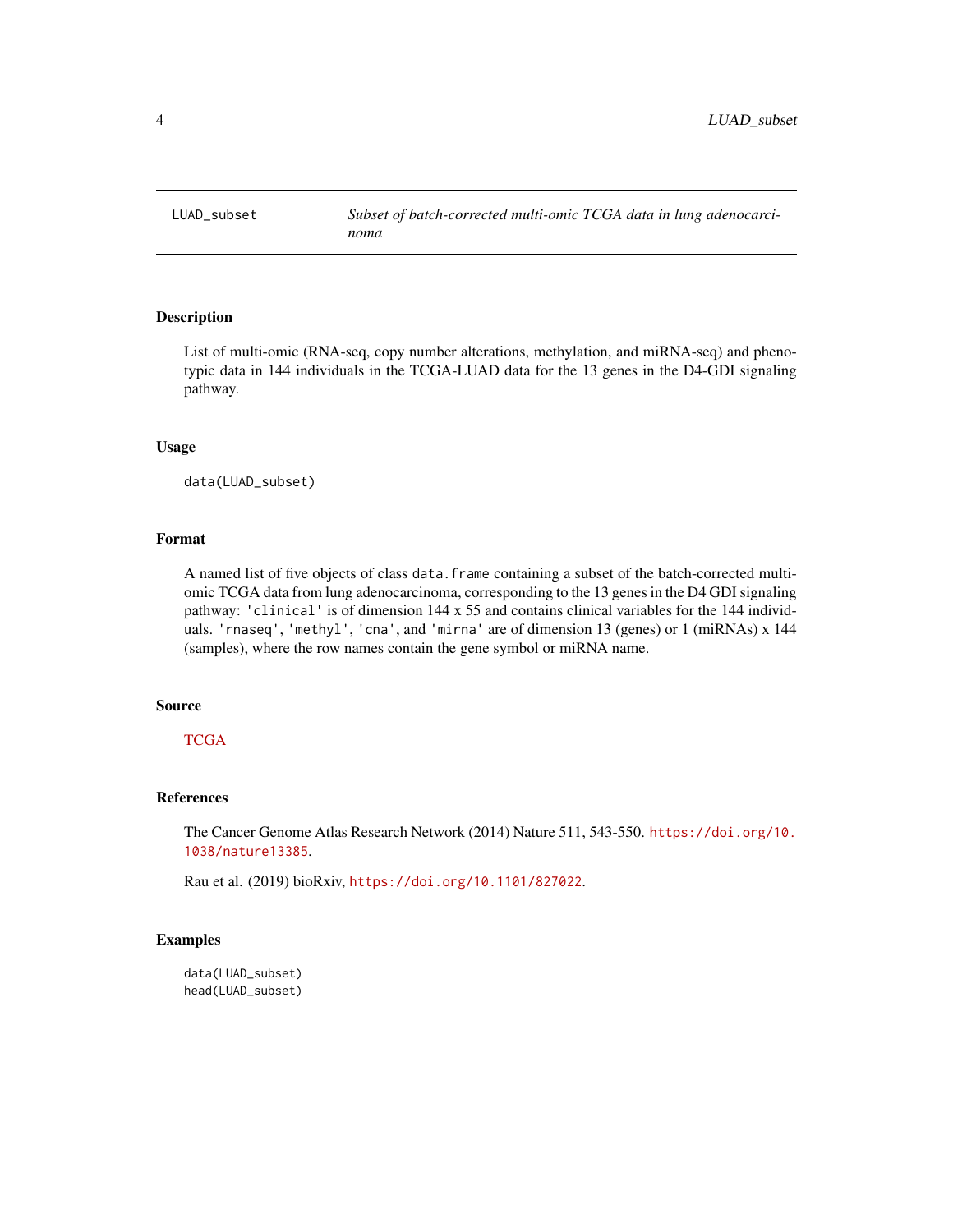<span id="page-4-0"></span>

#### Description

Data.frame of 10,754 predicted miRNA gene targets from miRTarBase (version 7.0), filtered to include only predictions with the 'Functional MTI' support type.

#### Usage

data(mirtarbase)

#### Format

An object of class data.frame with two columns: miRNA, which provides the miRNA identifier (e.g., 'hsa-miR-20a-5p') and Target Gene, which provides the corresponding predicted gene target.

#### Source

<http://mirtarbase.mbc.nctu.edu.tw/php/index.php>

#### References

Chou et al. (2018) Nucleic Acids Research 46, D296-D302. [https://doi.org/10.1093/nar/](https://doi.org/10.1093/nar/gkx1067) [gkx1067](https://doi.org/10.1093/nar/gkx1067).

#### Examples

data(mirtarbase) head(mirtarbase)

msigdb *MSigDB canonical pathways and corresponding gene lists*

#### Description

Data.frame of 1322 pathways and corresponding gene symbols included in the MSigDB canonical pathways curated gene set catalog, which includes genes whose products are involved in metabolic and signaling pathways reported in curated public databases. This specifically corresponds to the 'C2 curated gene sets' catalog from MSigDB v5.2 available at http://bioinf.wehi.edu.au/software/MSigDB/ as described in the limma Bioconductor package.

#### Usage

data(msigdb)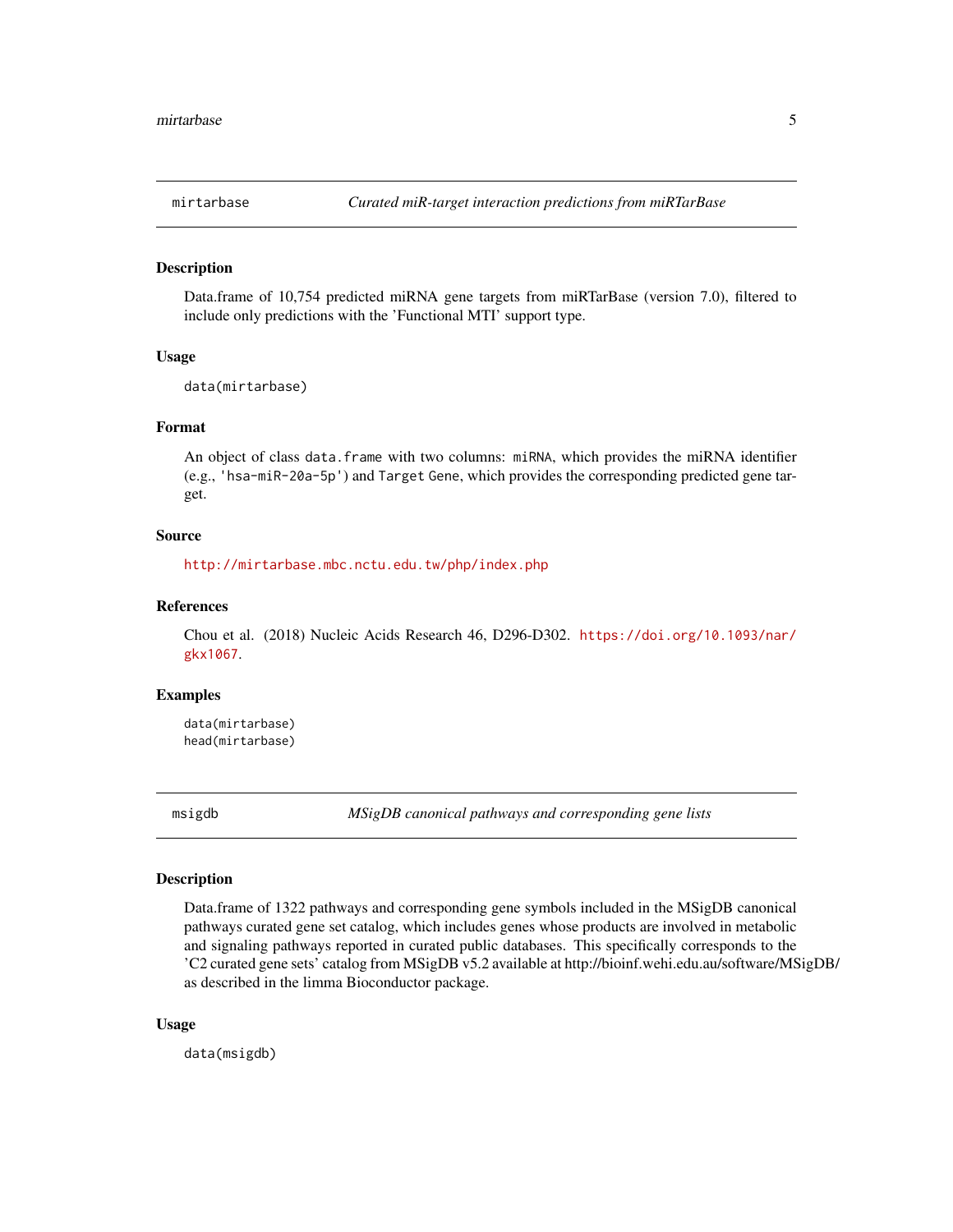#### <span id="page-5-0"></span>Format

An object of class data.frame with two columns: geneset, which provides the 1322 MSigDB curated pathway names (e.g., 'c2\_cp\_BIOCARTA\_41BB\_PATHWAY') and symbol, which provides the comma-separated corresponding list of gene symbols.

#### Source

[MSigDB Gene sets](http://software.broadinstitute.org/gsea/msigdb/genesets.jsp?collection=CP) <http://bioinf.wehi.edu.au/software/MSigDB/>

#### References

Liberzon et al. (2011) Bioinformatics 27:12, 1739-1740. [https://doi.org/10.1093/bioinforma](https://doi.org/10.1093/bioinformatics/btr260)tics/ [btr260](https://doi.org/10.1093/bioinformatics/btr260).

#### Examples

data(msigdb) head(msigdb)

| omicsContrib | Plot the omics contribution per MFA axis and the overall weighted |
|--------------|-------------------------------------------------------------------|
|              | contribution                                                      |

#### Description

Plot barplots indicating the percent contribution of each omics to each MFA dimension, as well as the overall weighted (by eigenvalue) percent contribution to the full analysis.

#### Usage

```
omicsContrib(
 padma_obj,
 max_dim = min(10, nrow(MFA_results(padma_obj)$eig)),
 ggplot = TRUE
\lambda
```
#### Arguments

| padma_obj | Output from running the padma function (with 'full_results = TRUE')   |
|-----------|-----------------------------------------------------------------------|
| max dim   | Maximum dimension number of the MFA to be plotted                     |
| ggplot    | If TRUE, use ggplot2 for plotting (and cowplot for combining ggplots) |

#### Value

Barplots of percent variance contribution, optionally of class ggplot.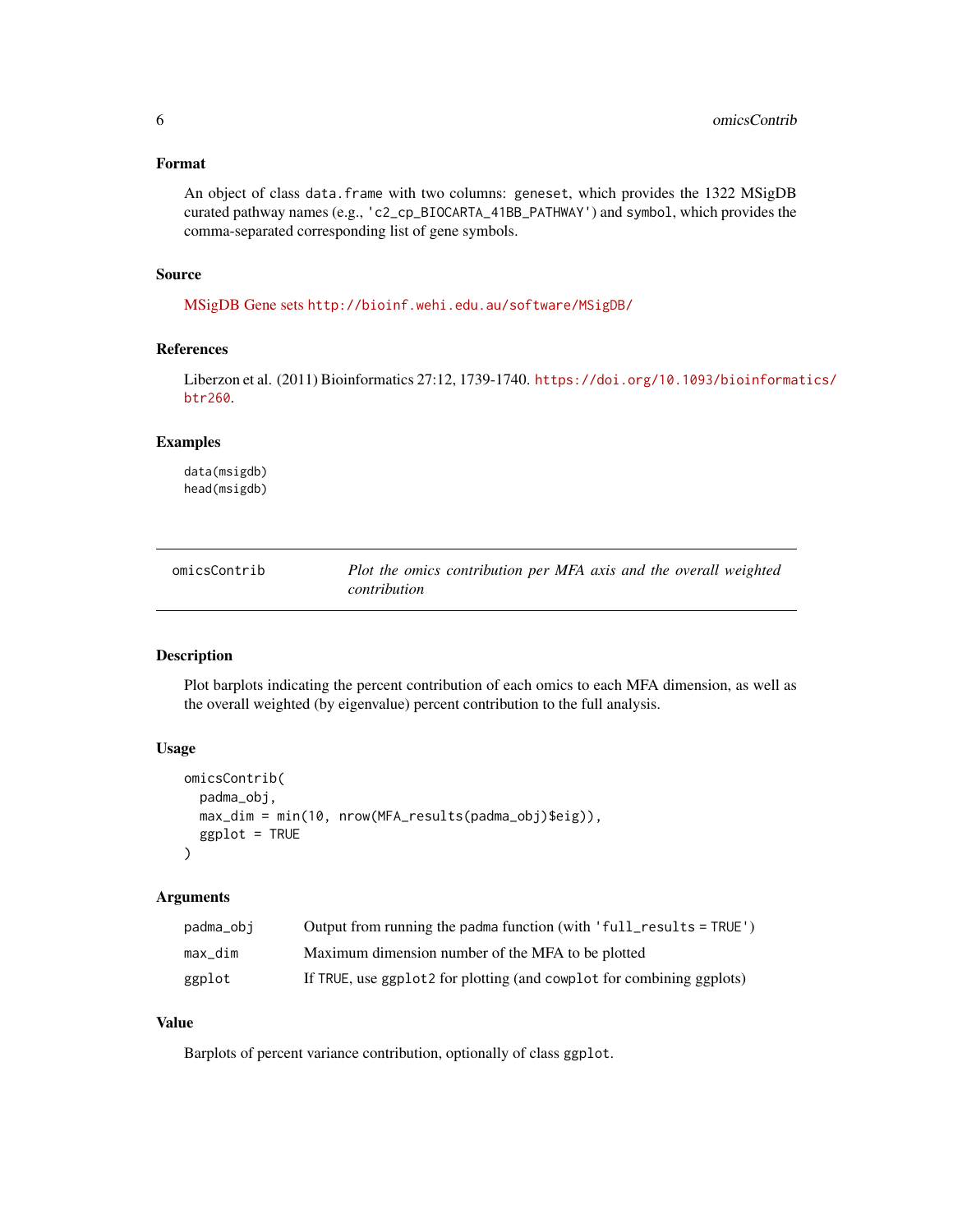#### <span id="page-6-0"></span>padma 70 metatra. Penerbang pada 20 metatra. Penerbang pada 20 metatra. Penerbang pada 20 metatra. Penerbang a

#### Examples

```
LUAD_subset <- padma::LUAD_subset
## Create MultiAssayExperiment object with LUAD data
omics_data <-
  list(rnaseq = as.matrix(LUAD_subset$rnaseq),
       methyl = as.matrix(LUAD_subset$methyl),
       mirna = as.matrix(LUAD_subset$mirna),
       cna = as.matrix(LUAD_subset$cna))
pheno_data <-
  data.frame(LUAD_subset$clinical,
             row.names = LUAD_subset$clinical$bcr_patient_barcode)
mae <-
  suppressMessages(
   MultiAssayExperiment::MultiAssayExperiment(
      experiments = omics_data, colData = pheno_data))
## Run padma
run_padma <-
  padma(mae, gene_map = padma::mirtarbase,
        pathway_name = "c2_cp_BIOCARTA_D4GDI_PATHWAY", verbose = FALSE)
summary(run_padma)
## padma plots
## Not run:
factorMap(run_padma, \dim_x x = 1, \dim_y x = 2)
factorMap(run_padma, \dim_x = 1, \dim_y = 2,
           partial_id = "TCGA-78-7536")omicsContrib(run_padma, max_dim = 10)
## End(Not run)
```
padma *Calculate individualized deviation scores from multi-omic data*

#### Description

This is the primary user interface for the padma package. Generic S4 methods are implemented to calculate individualized pathway deviation scores on the basis of matched, multi-omic data. The supported classes for input are list and MultiAssayExperiment. The output of padma is an S4 object of class padmaResults.

#### Usage

```
padma(object, ...)
## S4 method for signature 'list'
padma(
  object,
```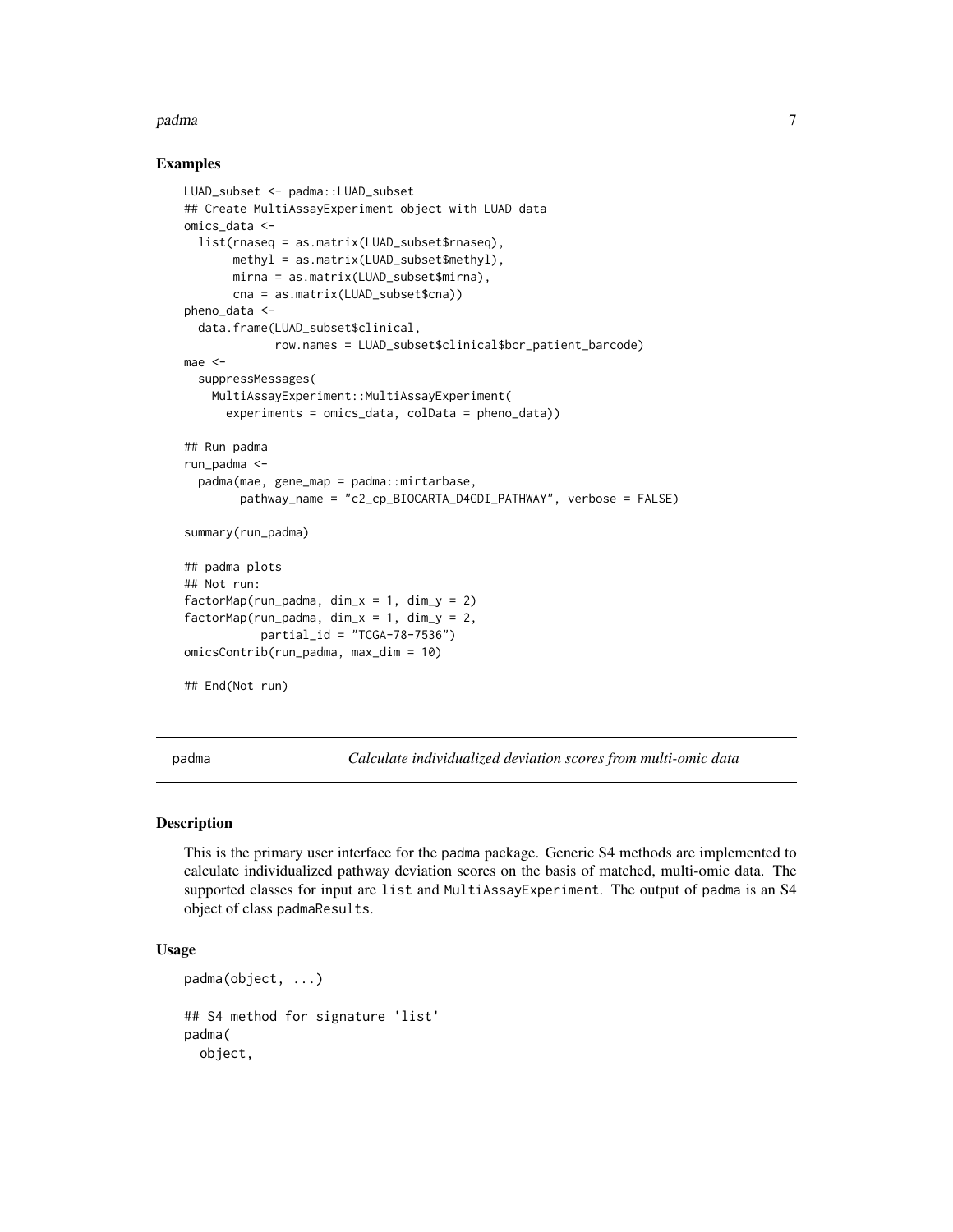8 padma bahasa sebagai kecamatan ini berasal kecamatan padma bahasa sebagai kecamatan padma bahasa sebagai kec

```
colData,
  gene_map = padma::mirtarbase,
 base_ids = NULL,
  supp_ids = NULL,
  pathway_name = "c2_cp_BIOCARTA_D4GDI_PATHWAY",
  impute = FALSE,
  variance_threshold = 1e-04,
  full_results = TRUE,
  verbose = TRUE,
  ...
\mathcal{L}## S4 method for signature 'MultiAssayExperiment'
padma(
 object,
  gene_map = padma::mirtarbase,
 base_ids = NULL,
  supp\_ids = NULL,pathway_name = "c2_cp_BIOCARTA_D4GDI_PATHWAY",
  impute = FALSE,
  variance_threshold = 1e-04,
  full_results = TRUE,
 verbose = TRUE,
  ...
\mathcal{L}
```
#### Arguments

| object   | Matched multi-omic data. May be provided as (1) a MultiAssayExperiment<br>or (2) a named list, with each element corresponding to a matrix representing<br>an omic, with biological entities in rows. Row names should include unique<br>biological entity IDs (e.g., gene symbols, miRNA names); columns represent<br>individuals. If more than one biological entity is used, a gene_map data.frame<br>providing mappings between IDs and gene names should be provided if the<br>default mirtarbase is not sufficient. |
|----------|---------------------------------------------------------------------------------------------------------------------------------------------------------------------------------------------------------------------------------------------------------------------------------------------------------------------------------------------------------------------------------------------------------------------------------------------------------------------------------------------------------------------------|
| .        | Optional additional arguments                                                                                                                                                                                                                                                                                                                                                                                                                                                                                             |
| colData  | (optional) A DataFrame or data. frame of characteristics for all biological units,<br>to be used in creating a MultiAssayExperiment from an object of class list                                                                                                                                                                                                                                                                                                                                                          |
| gene_map | (optional) Data frame mapping arbitrary biological entities (e.g. miRNAs) to<br>genes. Contains two columns, where the first provides the IDs of the entity and<br>the second provides the IDs of the corresponding target gene. By default, the<br>miRNA-gene interactions of type 'Functional MTI' from miRTarBase are used<br>(see the preloaded 'mirtarbase' data in the package).                                                                                                                                    |
| base_ids | (optional) Sample names to be used as reference base data. By default, all sam-<br>ples are used.                                                                                                                                                                                                                                                                                                                                                                                                                         |
| supp_ids | (optional) Sample names to be used as supplementary individuals to be projected<br>onto the analysis based on the individuals identified in base ids. By default,                                                                                                                                                                                                                                                                                                                                                         |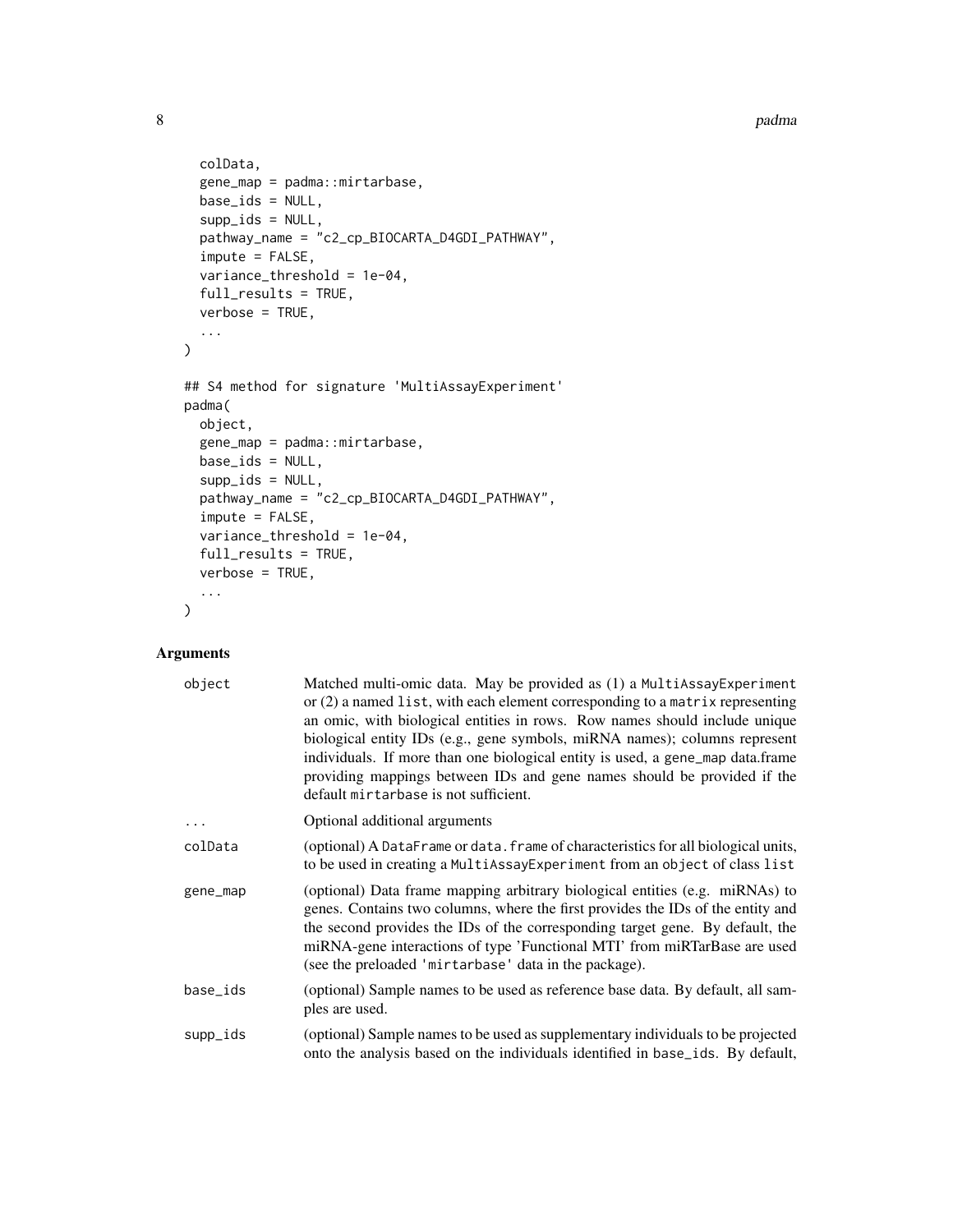#### padma 9

|                    | takes the value NULL, but should not overlap with base ids if provided by the<br>user.                                                                                                                      |
|--------------------|-------------------------------------------------------------------------------------------------------------------------------------------------------------------------------------------------------------|
| pathway_name       | Character of either a KEGG pathway identifier or MSigDB pathway names (e.g.,<br>see the pathway names in the 'geneset' column of the preloaded msigdb data<br>in the package), or a vector of gene symbols. |
| impute             | If TRUE, impute missing values separately in base and supplementary data using<br>MFA as implemented in the <i>missMDA</i> package; otherwise simple mean imputa-<br>tion is used (default).                |
| variance_threshold |                                                                                                                                                                                                             |
|                    | Minimal variance required across samples to retain a biological entity in the<br>analysis                                                                                                                   |
| full_results       | If TRUE (default), include full MFA results in function output; otherwise, provide<br>concise output to save space.                                                                                         |
| verbose            | If TRUE, provide verbose output.                                                                                                                                                                            |

#### Value

An S4 object of class padmaResults, where individualized pathway deviation scores are stored as the assay data, and the corresponding pathway name, full MFA results, number of genes, and names of imputed or filtered genes are stored as slots that can be retrieved using the appropriate accessor functions.

#### Author(s)

Andrea Rau

#### Examples

```
LUAD_subset <- padma::LUAD_subset
## Create MultiAssayExperiment object with LUAD data
omics_data <-
  list(rnaseq = as.matrix(LUAD_subset$rnaseq),
       methyl = as.matrix(LUAD_subset$methyl),
       mirna = as.matrix(LUAD_subset$mirna),
       cna = as.matrix(LUAD_subset$cna))
pheno_data <-
  data.frame(LUAD_subset$clinical,
             row.names = LUAD_subset$clinical$bcr_patient_barcode)
mae <-
  suppressMessages(
   MultiAssayExperiment::MultiAssayExperiment(
      experiments = omics_data, colData = pheno_data))
## Run padma
run_padma <-
  padma(mae, gene_map = padma::mirtarbase,
        pathway_name = "c2_cp_BIOCARTA_D4GDI_PATHWAY", verbose = FALSE)
```
summary(run\_padma)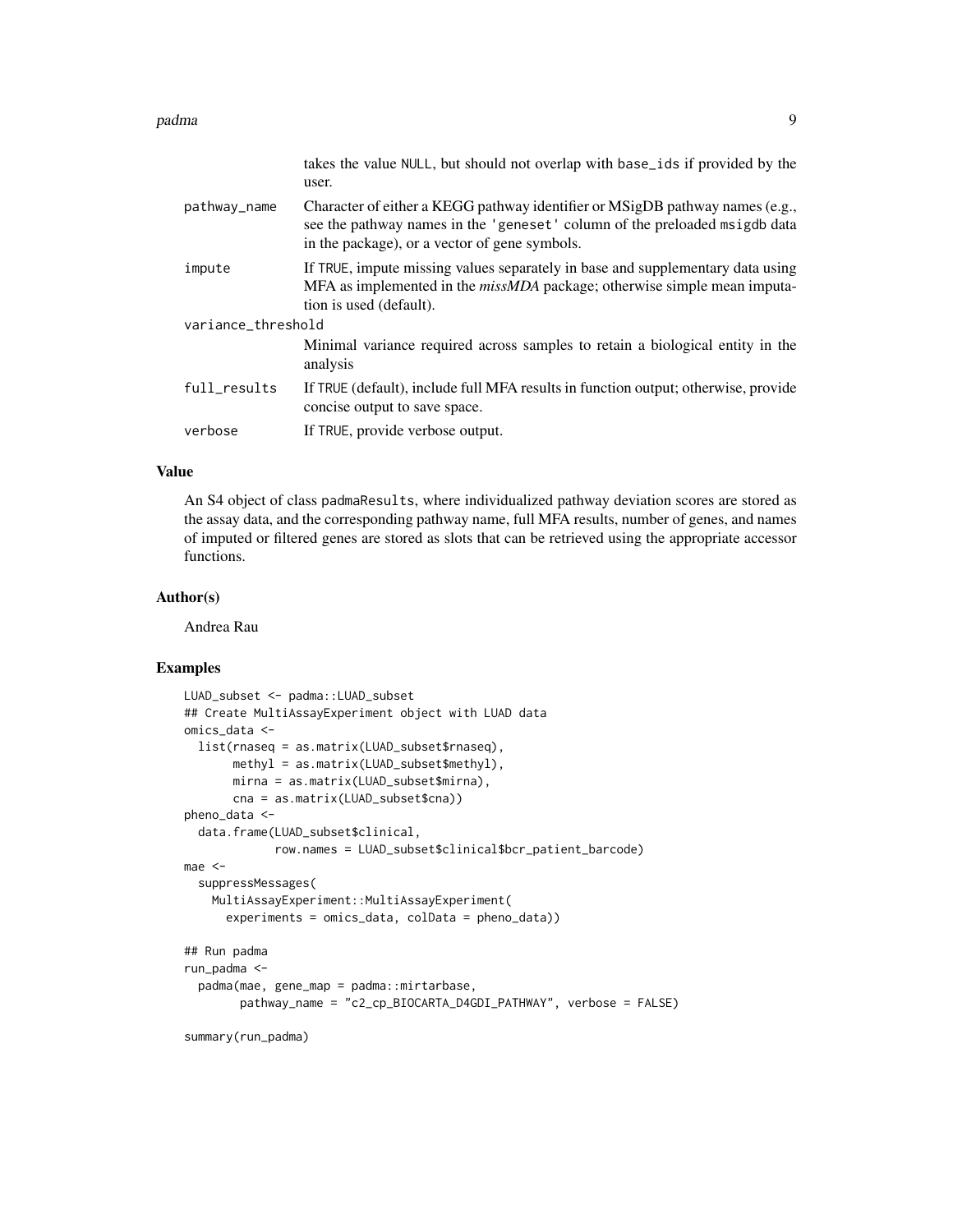```
## padma plots
## Not run:
factorMap(run_padma, dim_x = 1, dim_y = 2)
factorMap(run_padma, \dim_x = 1, \dim_y = 2,
           partial_id = "TCGA-78-7536")omicsContrib(run_padma, max_dim = 10)
## End(Not run)
```
padmaResults-class *padmaResults object and constructor*

#### Description

padmaResults is a subclass of RangedSummarizedExperiment, used to store the individualized pathway deviation scores as well as some additional information useful about the pathway name (pathway\_name), the gene-level contributions to each deviation score (pathway\_gene\_deviation), a full set of outputs related to the MFA (MFA\_results, and the number of genes used in the analysis as well as the names of those for which data imputation or filtering was required (ngenes, imputed\_genes, and removed\_genes, respectively).

#### Usage

```
padmaResults(
  SummarizedExperiment,
  pathway_name = NULL,
 pathway_gene_deviation = NULL,
 MFA_results = NULL,
  ngenes = NULL,
  imputed_genes = NULL,
  removed_genes = NULL
)
```
#### Arguments

SummarizedExperiment

|                        | a RangedSummarizedExperiment of padma results                                               |  |
|------------------------|---------------------------------------------------------------------------------------------|--|
| pathway_name           | The name of the pathway, if applicable                                                      |  |
| pathway_gene_deviation |                                                                                             |  |
|                        | Per-gene contributions to each individualized pathway deviation score                       |  |
| MFA_results            | List of all detailed results from the MFA                                                   |  |
| ngenes                 | Number of genes used in the pathway deviation score calculation                             |  |
| imputed_genes          | Names of genes, per omic, for which data imputation was used to replace miss-<br>ing values |  |
| removed_genes          | Names of genes, per omic, which were filtered from the analysis due to low<br>variation     |  |
|                        |                                                                                             |  |

<span id="page-9-0"></span>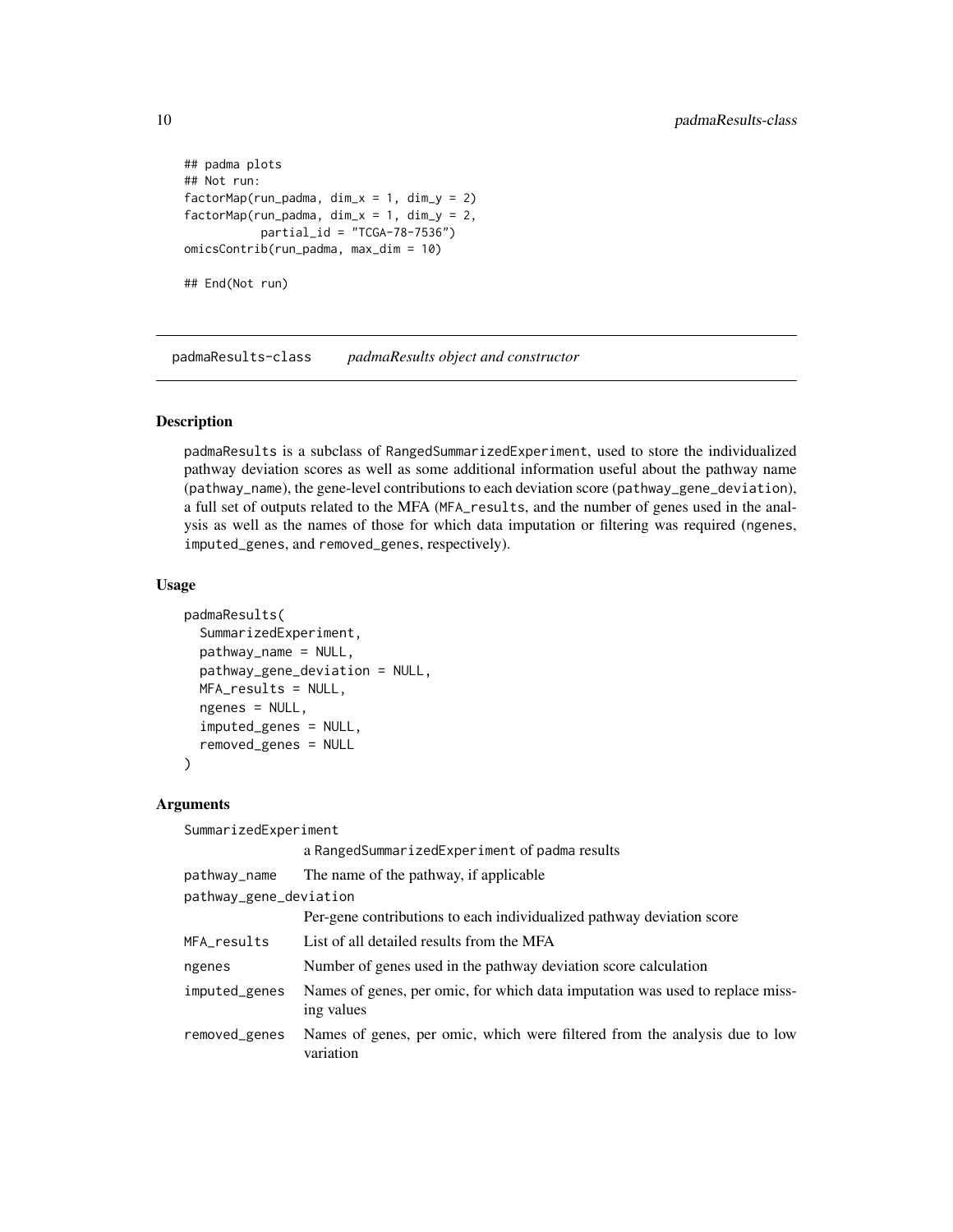#### <span id="page-10-0"></span>padmaRun 11

#### Details

This constructor function would not typically be used by 'end users'. This simple class extends the RangedSummarizedExperiment class of the SummarizedExperiment package to allow other packages to write methods for results objects from the padma package. It is used by [padmaRun](#page-10-1) to wrap up the results table.

#### Value

a padmaResults object

<span id="page-10-1"></span>padmaRun *Calculate individualized deviation scores from multi-omic data*

#### Description

Calculate individualized deviation scores from multi-omic data

#### Usage

```
padmaRun(
  omics_data,
  gene_map = padma::mirtarbase,
  base_ids = NULL,
  supp\_ids = NULL,pathway_name = "c2_cp_BIOCARTA_D4GDI_PATHWAY",
  \text{impute} = \text{FALSE},variance_threshold = 1e-04,
  full_results = TRUE,
  verbose = TRUE,
  ...
)
```
#### Arguments

| omics_data | Object of class 'MultiAssayExperiment' containing omics data from n matched<br>individuals.                                                                                                                                                                                                                                                                                            |
|------------|----------------------------------------------------------------------------------------------------------------------------------------------------------------------------------------------------------------------------------------------------------------------------------------------------------------------------------------------------------------------------------------|
| gene_map   | (optional) Data frame mapping arbitrary biological entities (e.g. miRNAs) to<br>genes. Contains two columns, where the first provides the IDs of the entity and<br>the second provides the IDs of the corresponding target gene. By default, the<br>miRNA-gene interactions of type 'Functional MTI' from miRTarBase are used<br>(see the preloaded 'mirtarbase' data in the package). |
| base ids   | (optional) Sample names to be used as reference base data. By default, all sam-<br>ples are used.                                                                                                                                                                                                                                                                                      |
| supp_ids   | (optional) Sample names to be used as supplementary individuals to be projected<br>onto the analysis based on the individuals identified in base_ids. By default,<br>takes the value NULL, but should not overlap with base_ids if provided by the<br>user.                                                                                                                            |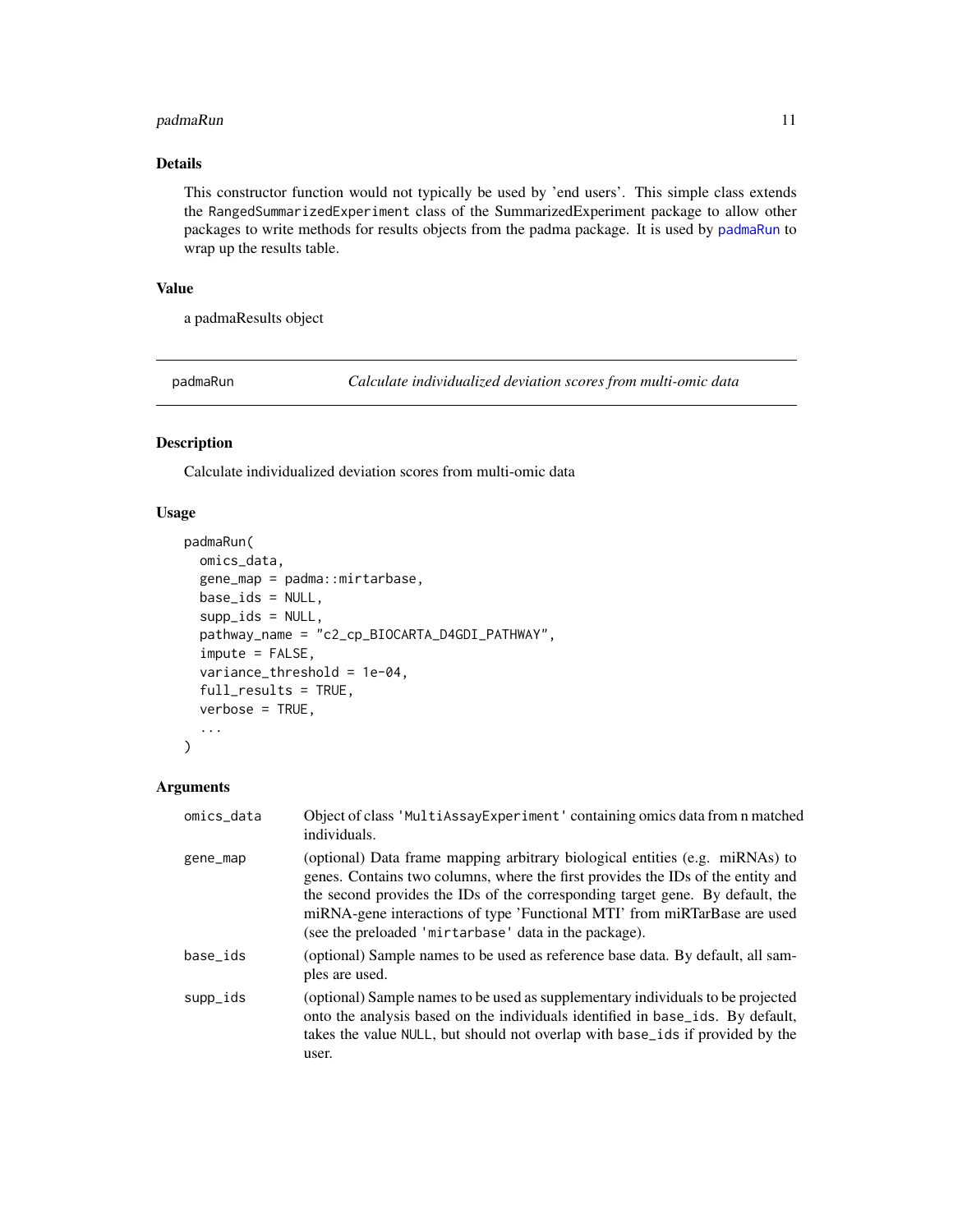| pathway_name       | Character of either a KEGG pathway identifier or MSigDB pathway names (e.g.,<br>see the pathway names in the 'geneset' column of the preloaded msigdb data<br>in the package), or a vector of gene symbols. |
|--------------------|-------------------------------------------------------------------------------------------------------------------------------------------------------------------------------------------------------------|
| impute             | If TRUE, impute missing values separately in base and supplementary data using<br>MFA as implemented in the <i>missMDA</i> package; otherwise simple mean imputa-<br>tion is used (default).                |
| variance_threshold |                                                                                                                                                                                                             |
|                    | Minimal variance required across samples to retain a biological entity in the<br>analysis                                                                                                                   |
| full_results       | If TRUE (default), include full MFA results in function output; otherwise, provide<br>concise output to save space.                                                                                         |
| verbose            | If TRUE, provide verbose output.                                                                                                                                                                            |
|                    | Optional additional arguments                                                                                                                                                                               |
|                    |                                                                                                                                                                                                             |

#### Value

An S4 object of class padmaResults, where individualized pathway deviation scores are stored as the assay data, and the corresponding pathway name, full MFA results, number of genes, and names of imputed or filtered genes are stored as slots that can be retrieved using the appropriate accessor functions.

```
LUAD_subset <- padma::LUAD_subset
## Create MultiAssayExperiment object with LUAD data
omics_data <-
  list(rnaseq = as.matrix(LUAD_subset$rnaseq),
       methyl = as.matrix(LUAD_subset$methyl),
      mirna = as.matrix(LUAD_subset$mirna),
      cna = as.matrix(LUAD_subset$cna))
pheno_data <-
  data.frame(LUAD_subset$clinical,
             row.names = LUAD_subset$clinical$bcr_patient_barcode)
mae <-
  suppressMessages(
   MultiAssayExperiment::MultiAssayExperiment(
      experiments = omics_data, colData = pheno_data))
## Run padma
run_padma <-
  padma(mae, gene_map = padma::mirtarbase,
        pathway_name = "c2_cp_BIOCARTA_D4GDI_PATHWAY", verbose = FALSE)
summary(run_padma)
## padma plots
## Not run:
factorMap(run_padma, dim_x = 1, dim_y = 2)
factorMap(run_padma, \dim_x = 1, \dim_y = 2,
           partial_id = "TCGA-78-7536")
```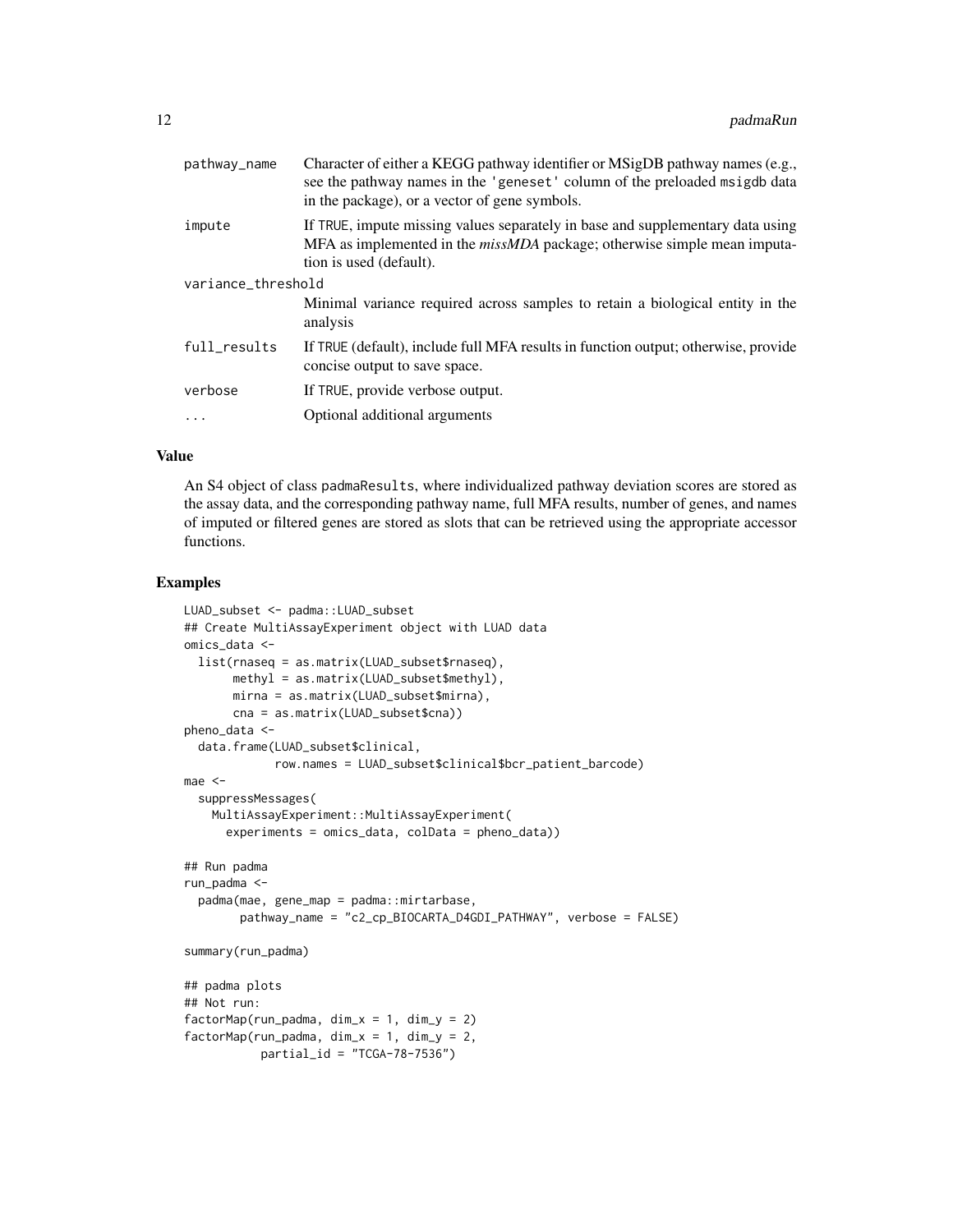#### <span id="page-12-0"></span>pathway\_name 13

```
omicsContrib(run_padma, max_dim = 10)
```
## End(Not run)

pathway\_name *Accessors for a padmaResults object.*

#### Description

Accessors for a padmaResults object.

#### Usage

```
pathway_name(object, ...)
pathway_gene_deviation(object, ...)
MFA_results(object, ...)
ngenes(object, ...)
imputed_genes(object, ...)
removed_genes(object, ...)
## S4 method for signature 'padmaResults'
pathway_name(object)
## S4 method for signature 'padmaResults'
MFA_results(object)
## S4 method for signature 'padmaResults'
ngenes(object)
## S4 method for signature 'padmaResults'
imputed_genes(object)
## S4 method for signature 'padmaResults'
removed_genes(object)
## S4 method for signature 'padmaResults'
pathway_gene_deviation(object)
## S4 method for signature 'padmaResults'
show(object)
```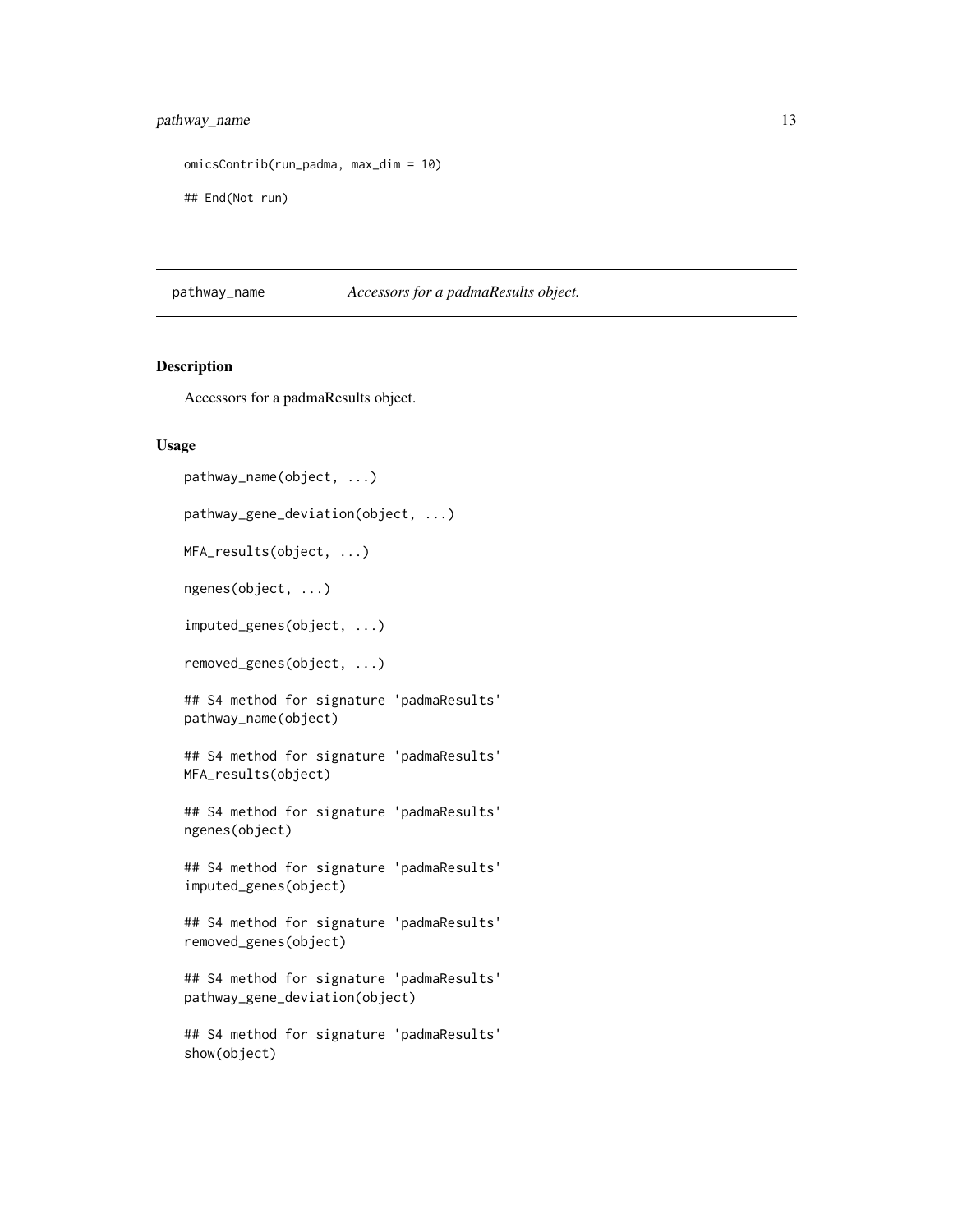#### **Arguments**

| object  | a padmaResults object          |
|---------|--------------------------------|
| $\cdot$ | Additional optional parameters |

#### Value

Output varies depending on the method.

#### Author(s)

Andrea Rau

```
LUAD_subset <- padma::LUAD_subset
## Create MultiAssayExperiment object with LUAD data
omics_data <-
  list(rnaseq = as.matrix(LUAD_subset$rnaseq),
       methyl = as.matrix(LUAD_subset$methyl),
       mirna = as.matrix(LUAD_subset$mirna),
       cna = as.matrix(LUAD_subset$cna))
pheno_data <-
  data.frame(LUAD_subset$clinical,
             row.names = LUAD_subset$clinical$bcr_patient_barcode)
mae <-
  suppressMessages(
   MultiAssayExperiment::MultiAssayExperiment(
      experiments = omics_data, colData = pheno_data))
## Run padma
run_padma <-
  padma(mae, gene_map = padma::mirtarbase,
        pathway_name = "c2_cp_BIOCARTA_D4GDI_PATHWAY", verbose = FALSE)
summary(run_padma)
## padma plots
## Not run:
factorMap(run_padma, \dim_x = 1, \dim_y = 2)
factorMap(run_padma, \dim_x x = 1, \dim_y x = 2,
           partial_id = "TCGA-78-7536")
omicsContrib(run_padma, max_dim = 10)
## End(Not run)
```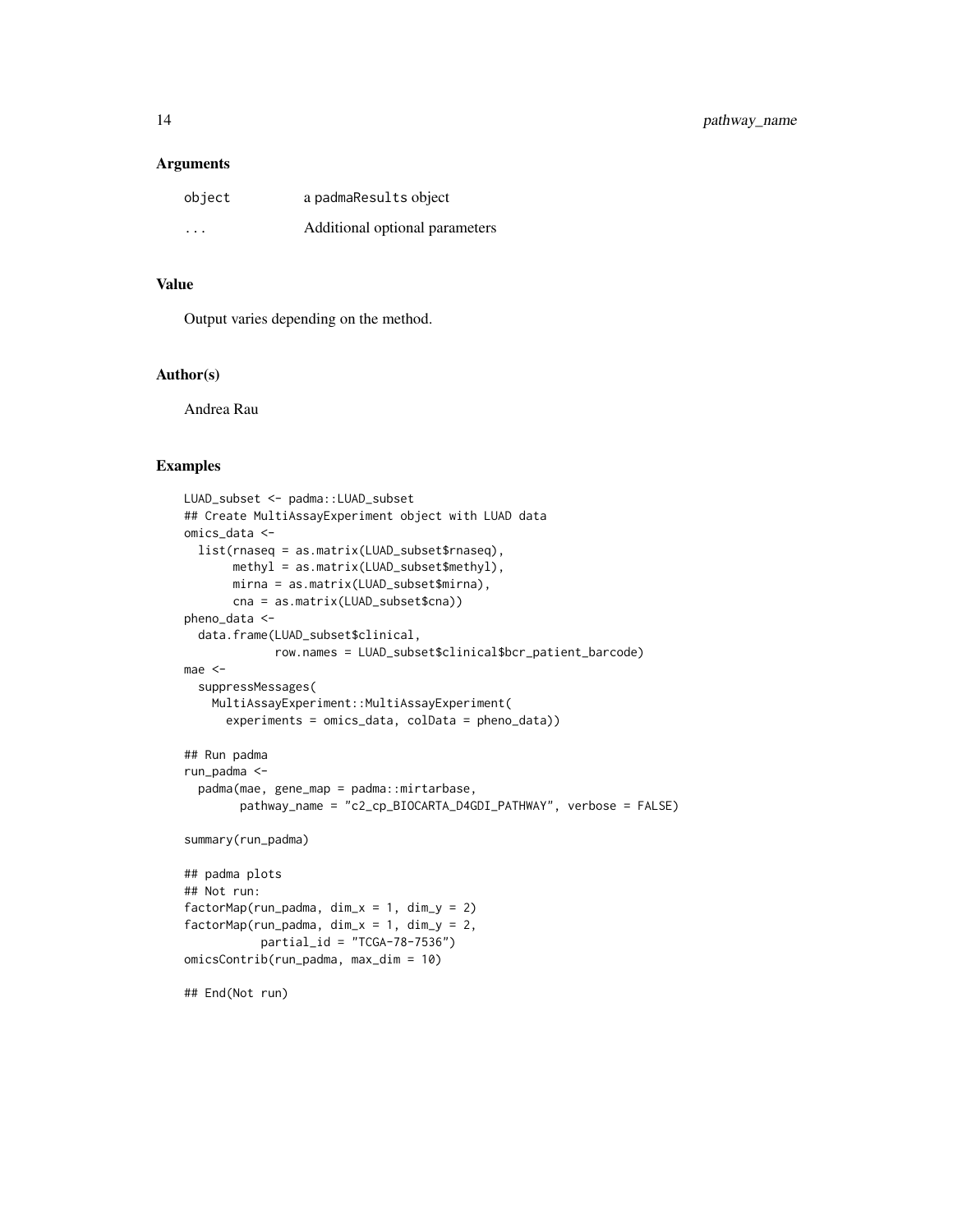<span id="page-14-0"></span>summary,padmaResults-method

*Summarize results from padma*

#### Description

A function to summarize the pathway deviation results from padma, using the quantiles of the calculated multi-omic pathway deviation scores.

#### Usage

## S4 method for signature 'padmaResults' summary(object, ...)

#### Arguments

| object   | An object of class 'padmaResults' |
|----------|-----------------------------------|
| $\cdots$ | Additional arguments              |

#### Value

Summary of the padmaResults object.

#### Author(s)

Andrea Rau

#### References

Rau, A., Manansala, R., Flister, M. J., Rui, H., Jaffrézic, F., Laloë, D., and Auer, P. L. (2019) Individualized multi-omic pathway deviation scores using multiple factor analysis bioRxiv, https://doi.org/10.1101/827022.

#### See Also

[padma](#page-6-1)

```
LUAD_subset <- padma::LUAD_subset
## Create MultiAssayExperiment object with LUAD data
omics_data <-
  list(rnaseq = as.matrix(LUAD_subset$rnaseq),
       methyl = as.matrix(LUAD_subset$methyl),
       mirna = as.matrix(LUAD_subset$mirna),
       cna = as.matrix(LUAD_subset$cna))
pheno_data <-
  data.frame(LUAD_subset$clinical,
             row.names = LUAD_subset$clinical$bcr_patient_barcode)
```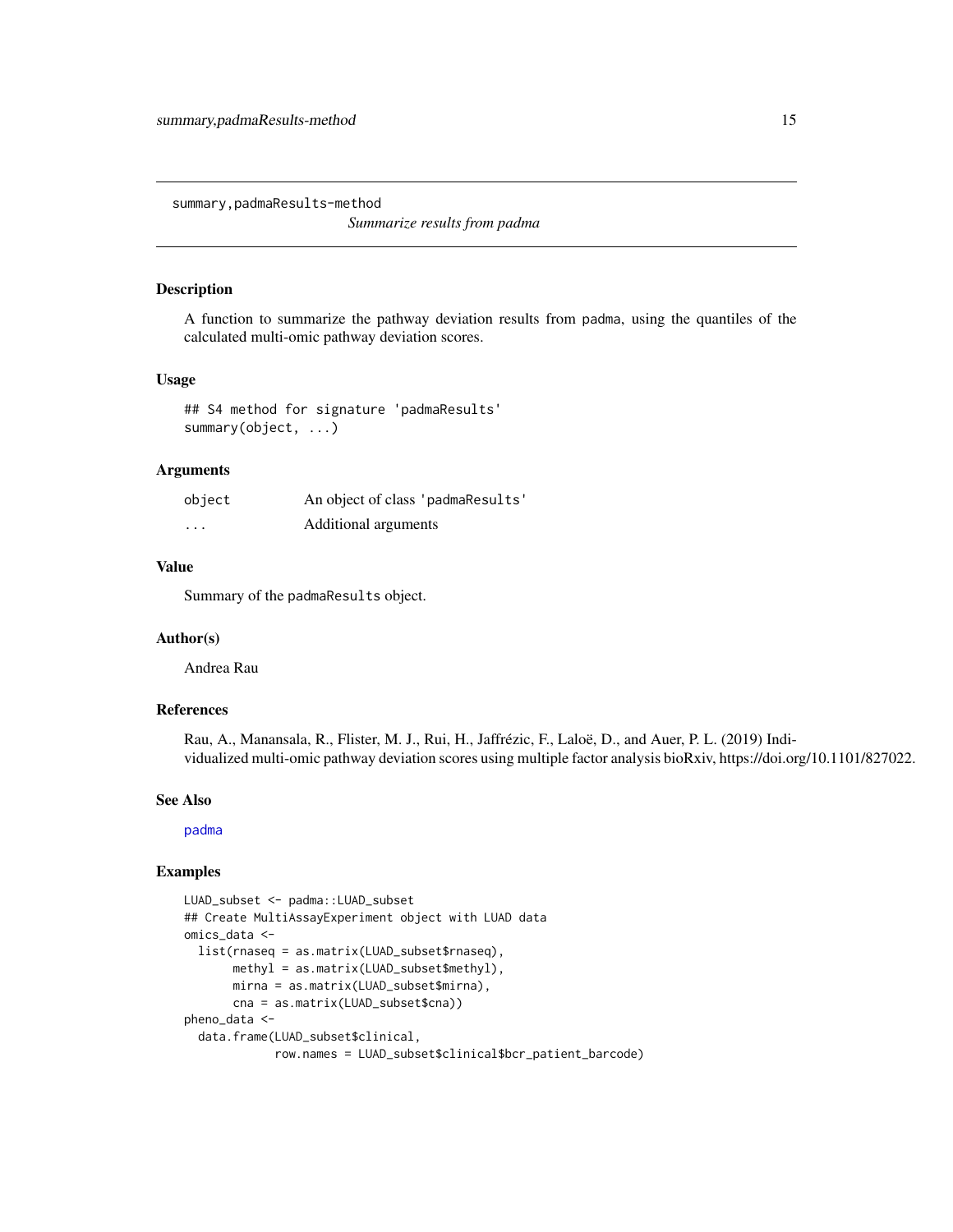```
mae <-
  suppressMessages(
   MultiAssayExperiment::MultiAssayExperiment(
      experiments = omics_data, colData = pheno_data))
## Run padma
run_padma <-
  padma(mae, gene_map = padma::mirtarbase,
       pathway_name = "c2_cp_BIOCARTA_D4GDI_PATHWAY", verbose = FALSE)
summary(run_padma)
## padma plots
## Not run:
factorMap(run_padma, dim_x = 1, dim_y = 2)
factorMap(run_padma, dim_x = 1, dim_y = 2,
          partial_id = "TCGA-78-7536")
omicsContrib(run_padma, max_dim = 10)
## End(Not run)
```